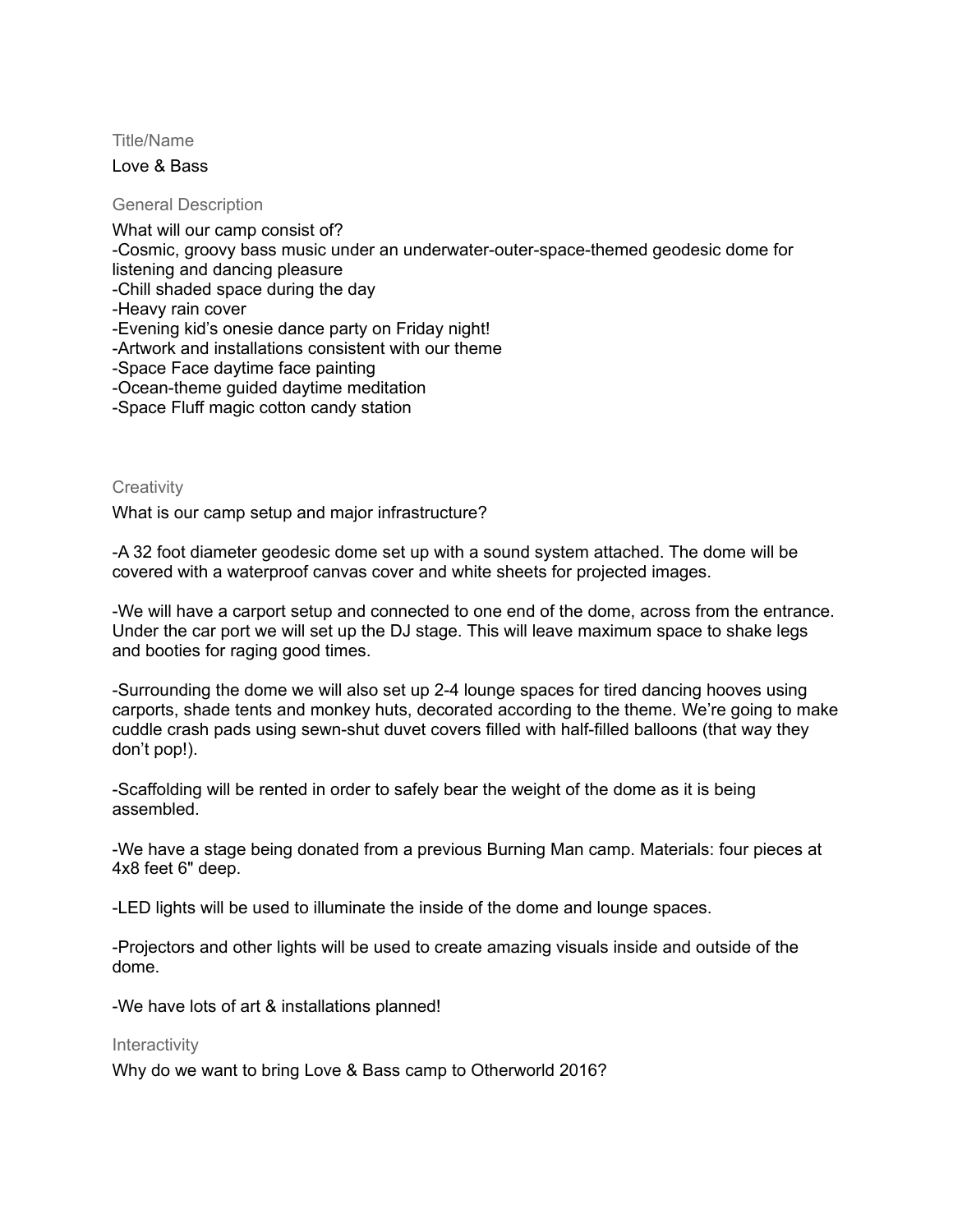-We love love love heavy bass music and the inevitable magic that comes when people gather for it! The relationships, love and blissful madness that comes to life through the shared practice of engaging in sound is our driving motivation. We want to create an exciting and beautiful underwater-outer-space-themed music environment. We want to soothe and stimulate. We want to share our love of bass and art and giggles and fun.

-We are collaborating with members from Tree House and many other artists to bring this idea to life. Our sound camp will be inclusive of all genres of electronic music, including soul and jazz and other chill daytime beats.

## **Excitement**

We know we have a monster-sized vision! It pairs nicely with confidence in our ability to deliver and enthusiasm for our vision. All major components of our theme camp are already locked-in, and we've got an all-star team working out every last detail:

[huge list of team members]

We hope the number of creative spirits involved helps give insight into how pumped we all are to bring this idea to life!

## Social value

What is the social value of our camp?

-Bring everyone together for dance therapy and artistic wonder! We will be providing variety and choice in musical genres to encourage ecstatic dancing pleasure.

-We specialize in electronic dance music with bass-centric styles as a focus, and are collaborating with the amazing folks from the TreeHouse crew to bring in a broader spectrum of sounds. We will also play chilled out soul, jazz and other fun & funky daytime beats.

-Our structure can provide shade and be fully operational in case of heavy rain as well. -Kids will be welcome to participate at all times, and especially with our: onesie dance party on Friday night, Space Face painting during the day, Space Fluff cotton candy station, and guided

meditations.

-A feast for the eyes with our crazy cool theme and art installations.

-Community building through shared music space that is welcome to all.

## Planning

What materials will we use? -32' Geodesic dome and canvas cover -x2 Carports and covers -15' x 12' x 6'6" Monkeyhut and cover -x3 10' x 10' x 7' pop-up shade structure with cover -Sound system -Scaffolding -Generator and gasoline -LED lights, tube lights, projected visuals, lasers -Decorations including fabric and sheets, reused plastic, recycled wood, acrylic tubes, paper, plastic tubing, pillows, jellyfish made out of recycled materials.

What are our sound system details? 2 NX55 FULL RANGE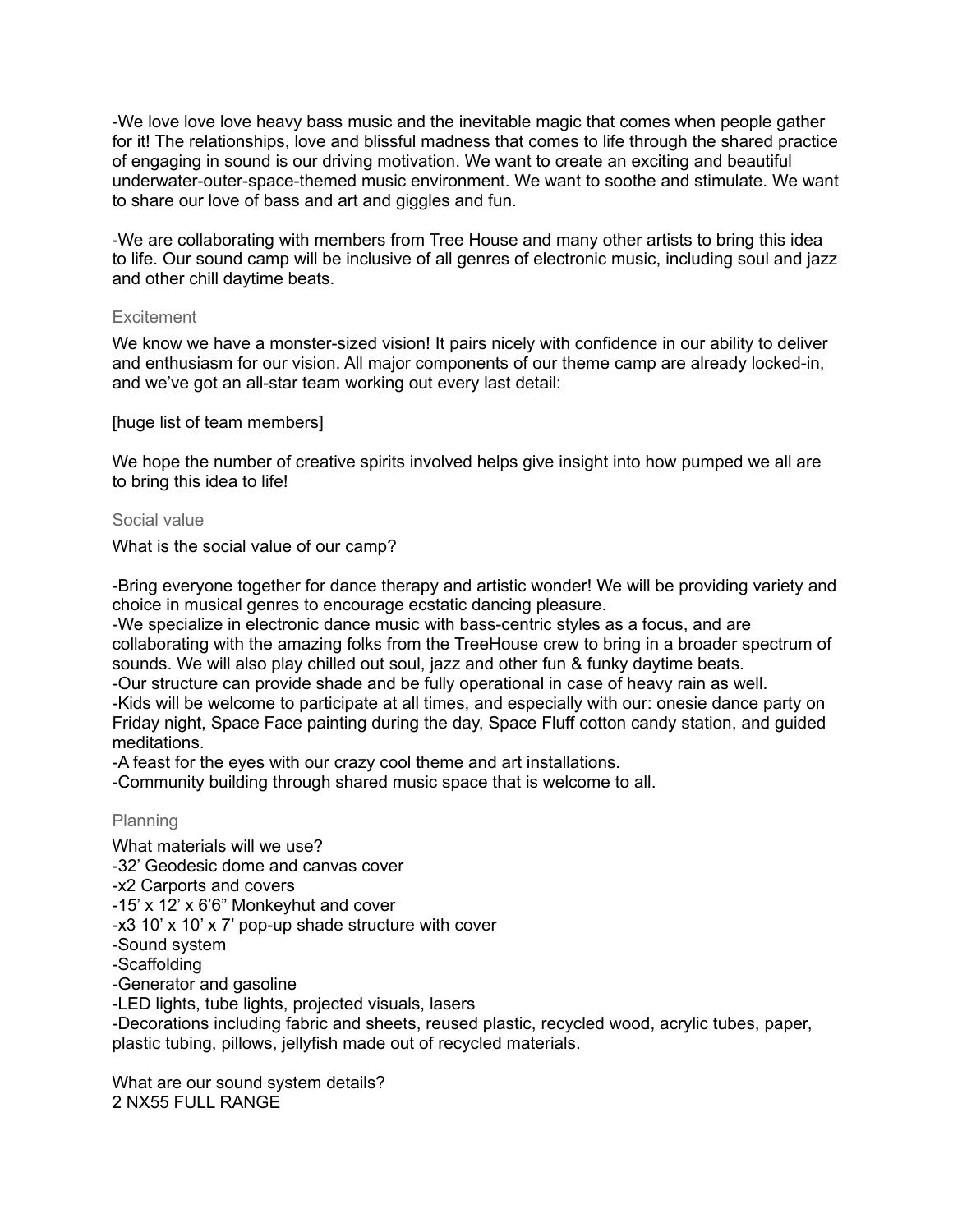# 2 PARASOURCE PS15P TOPS

2 PARALINE PSA2s subwoofers

- all self powered.

## How/where will we create everything?

-The geodesic dome and sound equipment are owned by our camp members. Decorations will be made by camp members in the leadup to the event. We will require early entry for ideally 10 people. It takes 10 people approximately 6 hours to set up the dome using scaffolding. Once the dome is assembled, the sound equipment can be placed. Next, lights and sheets for the projector and draping fabric can be hung. Once lights and sound are in place, decoration of the space can begin. We estimate the entire set-up process to take 10 hours with 10 people.

How will we transport the main gear?

-Two main trucks: [Names]. [More Names] can bringing anything that won't fit in [previous names] trucks. Hopefully the generator, dome & cover, stage and scaffolding can go in the official OW transportation, for which we have already submitted our application.

Transportation application [for reference]: -Geodesic dome: 250x157cm light steel poles, weight 500 lbs -Geodesic dome cover: 250 lbs -6,500W generator: 400lbs -Couple jerry cans gasoline -Stage: four pieces at 4x8 feet 6" deep, weighs roughly as much as 4 sheets of plywood and twelve 8' 2x6s -Scaffolding: x2 10x10' platforms + guardrails, weighs approx. 300 lbs

How many people will we have in our camp? -Likely 40-ish people involved and contributing.

What happens if some people back out? What is the minimum number of people we need? -At the time of grant application submission, we have 34 confirmed team members. We feel confident there won't be any issues, because:

-We need a minimum of 10 people to set up the geodesic dome, but realize we cannot count on getting that many early-entry passes. -Hopefully, spanning 34 members, this will be achievable. If it is not we will happily take care of setup later and get the beats going Friday evening. -Should so many people back out of the project entirely, so much so that that it is no longer feasible to complete this project, we will return all grant funding in full upon our earliest opportunity.

## Budget

Geodesic dome & cover: no cost, provided by camp members

Carports/monkeyhut/pop-up shade & lounge structures: no cost, provided by camp members

Sound equipment: no cost, provided by camp member

Stage: no cost, being donated from a previous Burning man camp

DJ equipment: no cost, provided by camp members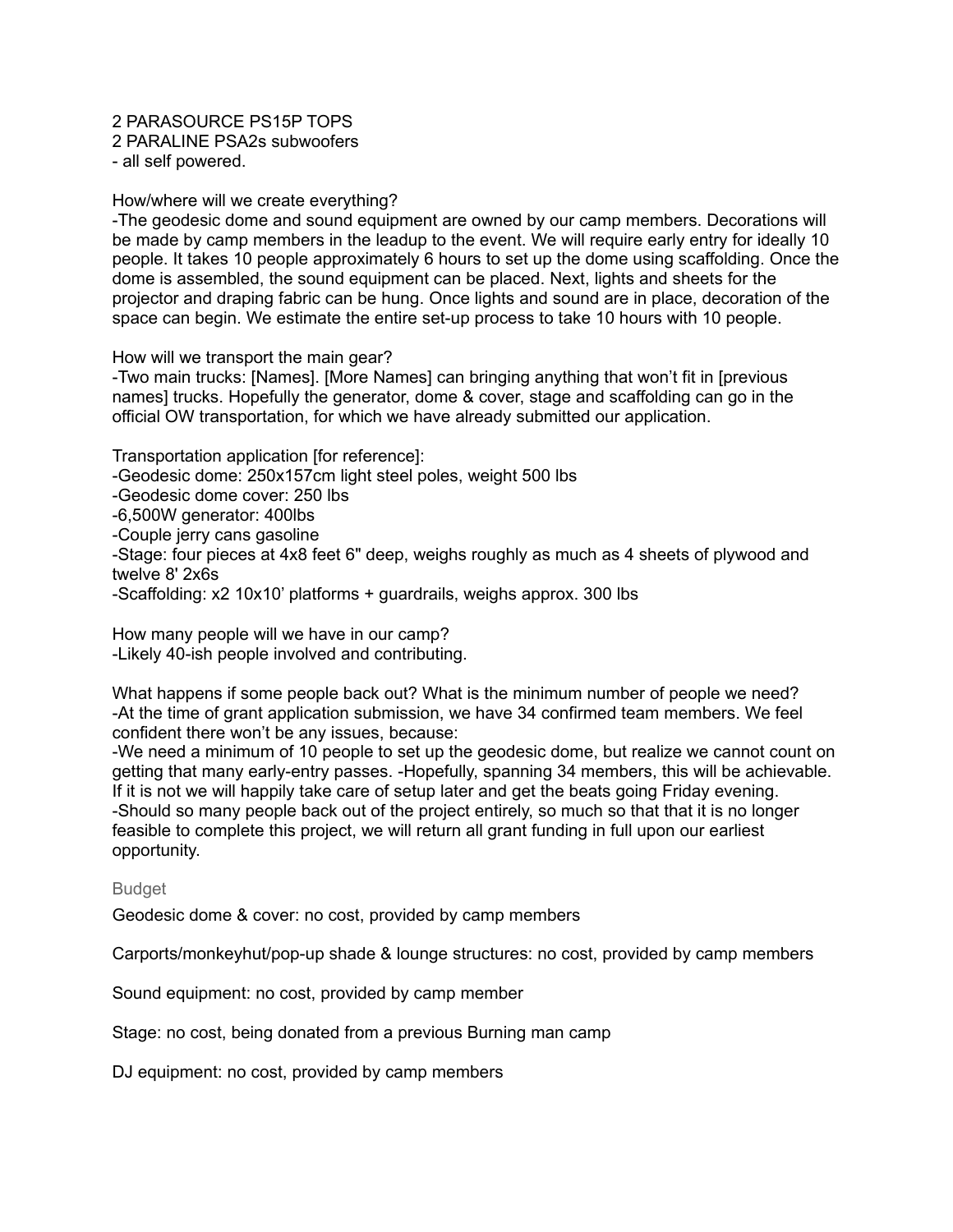Transportation: no cost, provided by camp members (we are applying for official OW transportation help but are able to manage independently if need be)

Scaffolding cost: \$98.04 - 1 week X2 10x10' platforms + guardrails GWG Rentals: 250-360 -962

6,500W generator rental: \$312/1 week 3ft tall, 2.5ft wide, 4-5ft with handles Western One: 250-386-1371 (high quality, super quiet generator. Can power sound equipment, lights, projector, blender and much, much more. Surge protection and insurance. Best value and option in terms of protecting equipment and keeping noise down)

Gas cost: \$50 (for generator)

Lights & projector rentals: \$400

Ear plugs: \$40 http://www.uline.ca/BL\_1071/Laser-Lite-Earplugs

Cotton candy machine: no cost, provided by camp members

Snazaroo face paints (and glitter and gems from local stores): \$50 https://www.amazon.ca/Snazaroo-Face-Paint-Ultimate-Party/dp/B00026ZEDK/ref=sr\_1\_3? ie=UTF8&qid=1461544324&sr=8-3&keywords=snazaroo+facepaint

Blender: no cost, provided by camp member

Fabric/sheets for projector, draping around dome and lounge spaces, wormholes: \$100, additional materials provided by camp members

Plastic tubing for wormholes: donated

Cotton candy machine: no cost, provided by camp members

Sugar & glitter & cones for space fluff (cotton candy): \$55 http://www.amazon.com/Raspberry-Vanilla-Cotton-Candy-Floss/dp/B00P4LCRK6/ref=sr\_1\_10\_a\_it? ie=UTF8&qid=1461543199&sr=8-10&keywords=cotton+candy+cones

http://www.amazon.com/Concession-Express-Cotton-Candy-Cones/dp/B00SKEGHFK/ref=sr\_1\_2?ie=UTF8&qid=1461543825&sr=8- 2&keywords=cotton+candy+cones

https://www.amazon.ca/CK-Products-Edible-Glitter-Silver/dp/B008XAFC2K/ref=sr\_1\_3? ie=UTF8&qid=1461544162&sr=8-3&keywords=edible+glitter

Mirror tiles for disco palm tree: \$25 http://www.ebay.com/itm/500-1-4-HANDCUT-GLASS-SILVER-Mirrors-Mosaic-Tiles-Tile-Art-Craft-Supplies-/370564724204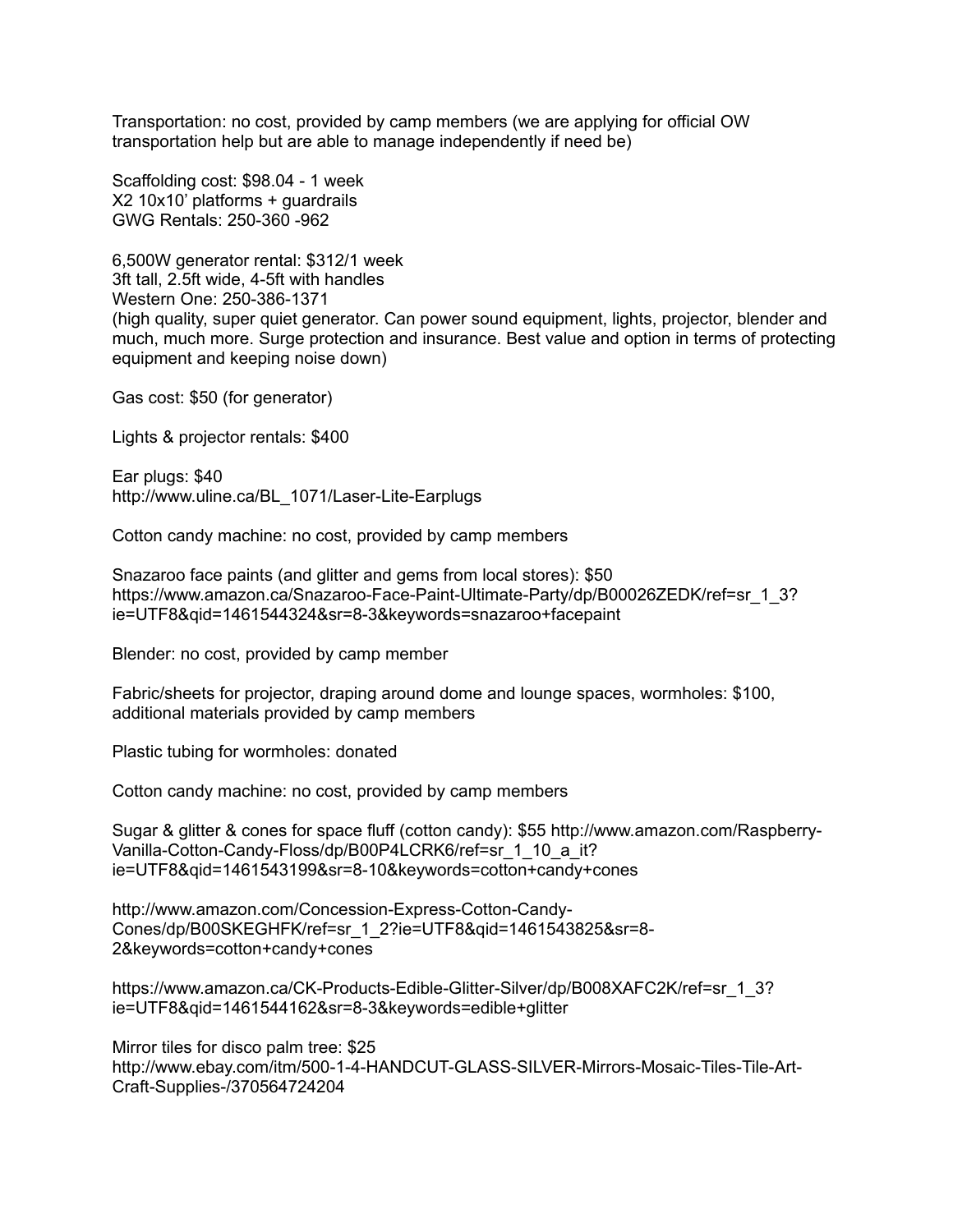Safety signage materials/zip ties/paint/tape/glue guns and glue/balloons/thrift store duvet covers/screws/tie wire: \$150

Additional decorations and materials: provided by camp members

How will we pay for the rest? -Our team!

What if we don't get the full amount requested in our application? -Our team has agreed that if we do not get participation grant funding, we will split the costs.

Total estimated project cost

1280.4

Total funding requested from KindleArts

1100

**Timeline** 

April 1 - May 1: strategize and team build. Zero in on vision. Assign individual tasks.

April 15 - May 1: work on theme camp participation grant application.

April 20: PURCHASE TIX!

April 23: Springle!

April 23: submit transportation application.

April 27: submit grant application.

April 27: submit transportation application update.

May 1: participation grant application deadline. Begin work on theme camp registration.

May 1 - 15: Gather supplies, book rentals, finalize plans, begin creating/sourcing decorations.

May 5: team meeting - let's really get down to business!

May 13: WWWW deadline.

May 15: theme camp/placement registration deadline.

May 15 - rental booking deadline.

May 19: team meeting - so how are we all doing? Who needs help? What are we missing? June 1 - 15: Take stock of completed art materials and determine placement of art/lights within the dome and adjacent lounge areas. Confirm DJs and begin schedule.

June 2: team meeting - final sprint!

June 15: have all decorations completed and DJ schedule finalized.

June 16: final team meeting - let's do this!

June 20: have all materials designated to pick up locations, materials sorted and ready for transport, materials transportation responsibilities delegated.

June 23: possible early entry setup.

June 24: OTHERWORLD! OMG!!!

## Clean up and LNT

What are the specific details for how we will ensure Leave No Trace at our camp?

-Recycling station for empties at the stage should they be left behind.

-Cigarette butt containers clearly marked.

-MOOP marshals scheduled for all hours of the event.

-Cotton candy cones will be collected on site and burned at the event. Any leftovers will be taken home and recycled.

-Lead organizer self-declared as personally responsible for LNT and the last member to leave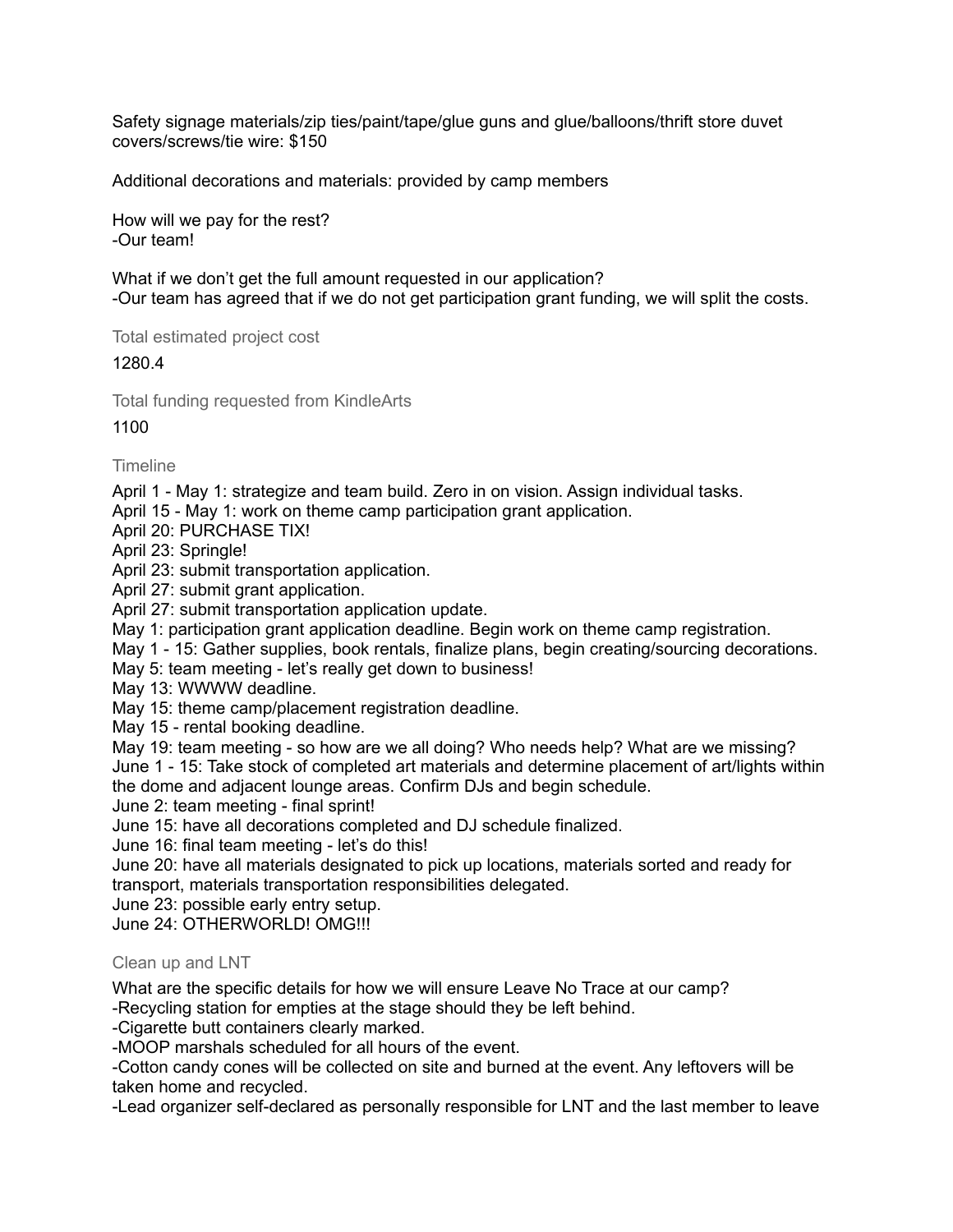camp.

How will we get everything home?

-Everything we bring to the site will be taken home by the people who brought it.

-Each person will be personally responsible for this.

-We will arrive with extra cargo space in vehicles should any issues arise regarding cargo transportation return.

-We will enforce a strict Leave No Trace policy among all our team members.

## **Safety**

How can we ensure our camp will be safe?

-The geodesic dome was used in the camp section at Atmosphere 2015. -There were absolutely zero issues regarding the safety of the structure. There were zero injuries of any kind. -It is a geometric formula that is structurally sound when set up according to the design. It is carefully bolted together with all the proper materials.

-Tube lights will light up the metal bars at the perimeter of the dome to prevent people walking into them in the dark.

-"No climbing" and "Caution" signs will be posted and illuminated to prevent people from climbing the dome. The dome is structurally sound and typically safe for climbing, but with attached decorations and lights, we will not be taking any risks and will keep everything as safe as possible.

-We will have scheduled monitoring marshals at all times during the event to event ensure participants are not climbing on the structure.

-The structure will be well lit.

-We will entrench all major cables.

-We will have one or more fire extinguishers on site.

-We will also provide hearing protection for participants.

## Images or visual representation

https://docs.google.com/document/d/1RCJpfCFdXredps8uPy3VY71Zb1K57jVbG0Nh1tBi87M/e dit?usp=sharing

Reimbursement

Yes

**Other** 

Hi there!

My name is [NAME], and I appear to be lead organizer of Love & Bass ;)

I just wanted to include a personal message expressing our profound excitement to bring this idea to life. So far, we've brought together a lot of amazing people and ideas to make our camp as inclusive and exciting as possible. New relationships are forming every day and we've got incredible momentum going with planning and details.

We have a diverse group of people working on the team who bring incredible talent and enthusiasm to the table. We're excited to try something new, and want to work closely with the Otherworld community to make this as awesome as we possibly can.